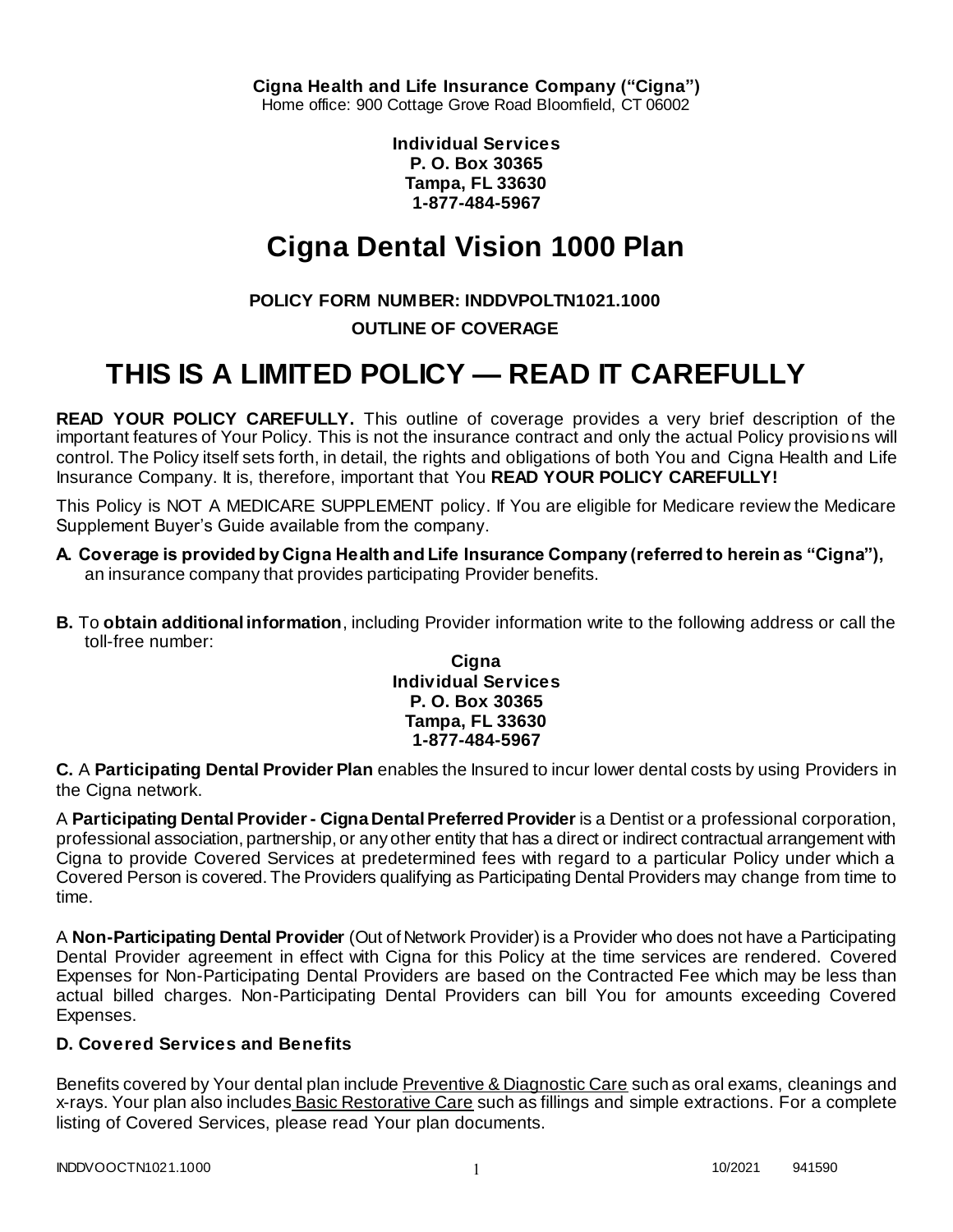The frequency of certain Covered Services, like cleanings, are limited. Refer to Your Policy for specific limitations on frequency under Your plan.

## **Benefit Schedule**

The benefits outlined in the table below show the payment percentages for Covered Expenses **AFTER** any applicable Deductibles have been satisfied unless otherwise stated.

# **CIGNA DENTAL AND VISION INSURANCE** *The Schedule*

## **For You and Your Dependents**

### **The Schedule – Dental Benefits**

If You select a Participating Dental Provider, Your cost will be less than if You select a Non-Participating Dental Provider.

### **Emergency Services**

The Benefit Percentage payable for Emergency Services charges made by a Non-Participating Dental Provider is the same Benefit Percentage as for Participating Dental Provider Charges. Dental Emergency services are required immediately to either alleviate pain or to treat the sudden onset of an acute dental condition. These are usually minor procedures performed in response to serious symptoms, which temporarily relieve significant pain, but do not effect a definitive cure, and which, if not rendered, will likely result in a more serious dental or medical complication.

#### **Dental Deductibles**

Dental Deductibles are expenses to be paid by You or Your Dependent. Dental Deductibles are in addition to any Coinsurance. Once the Dental Deductible maximum in The Schedule has been reached You and Your family need not satisfy any further dental deductible for the rest of that year.

#### **Participating Dental Provider Payment**

Participating Dental Provider services are paid based on the Contracted Fee agreed upon by the Provider and Cigna.

### **Non-Participating Dental Provider Payment**

Non-Participating Dental Provider services are paid based on the Contracted Fee.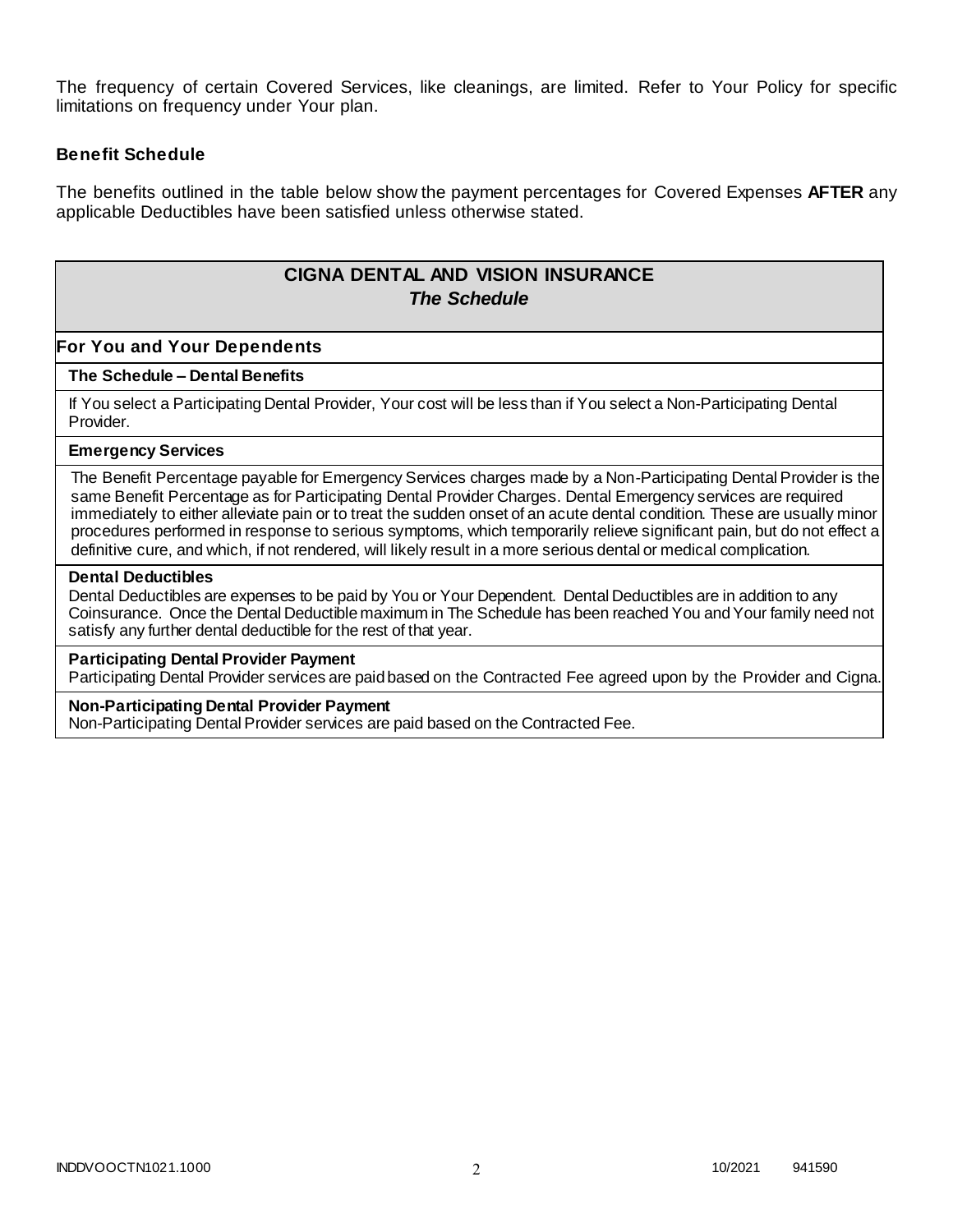| DENTAL BENEFIT HIGHLIGHTS                                                                                                                              |                                                  |
|--------------------------------------------------------------------------------------------------------------------------------------------------------|--------------------------------------------------|
| Classes I, II<br><b>Calendar Year Maximum</b>                                                                                                          | \$1,000 per person                               |
| <b>Calendar Year Dental Deductible</b><br>Individual                                                                                                   | \$50 per person                                  |
|                                                                                                                                                        | Not Applicable to Class I                        |
| <b>Family Maximum</b>                                                                                                                                  | \$150 per family                                 |
|                                                                                                                                                        | Not Applicable to Class I                        |
| <b>Class I</b>                                                                                                                                         | The Percentage of Covered Expenses the Plan Pays |
| Preventive Care<br>Oral Exams<br>Routine Cleanings<br>Routine X-rays<br><b>Fluoride Application</b><br>Sealants<br>Space Maintainers (non-orthodontic) | 100%                                             |
| <b>Class II</b>                                                                                                                                        | The Percentage of Covered Expenses the Plan Pays |
| <b>Basic Restorative</b><br>Fillings<br>Oral Surgery, Simple Extractions<br>Emergency Care to Relieve Pain<br>Non-Routine X-rays                       | 70% after dental deductible                      |

| The Schedule - Vision Benefits                                                                  |                                                                                         |
|-------------------------------------------------------------------------------------------------|-----------------------------------------------------------------------------------------|
| <b>VISION BENEFIT HIGHLIGHTS</b>                                                                |                                                                                         |
| Eye Examinations, including refraction                                                          | The plan pays 30% of expenses, not to exceed a \$50 calendar<br>year maximum per person |
| Materials (corrective eyeglasses or contact<br>lenses, including fittings and follow-up visits) | \$100 calendar year maximum per person                                                  |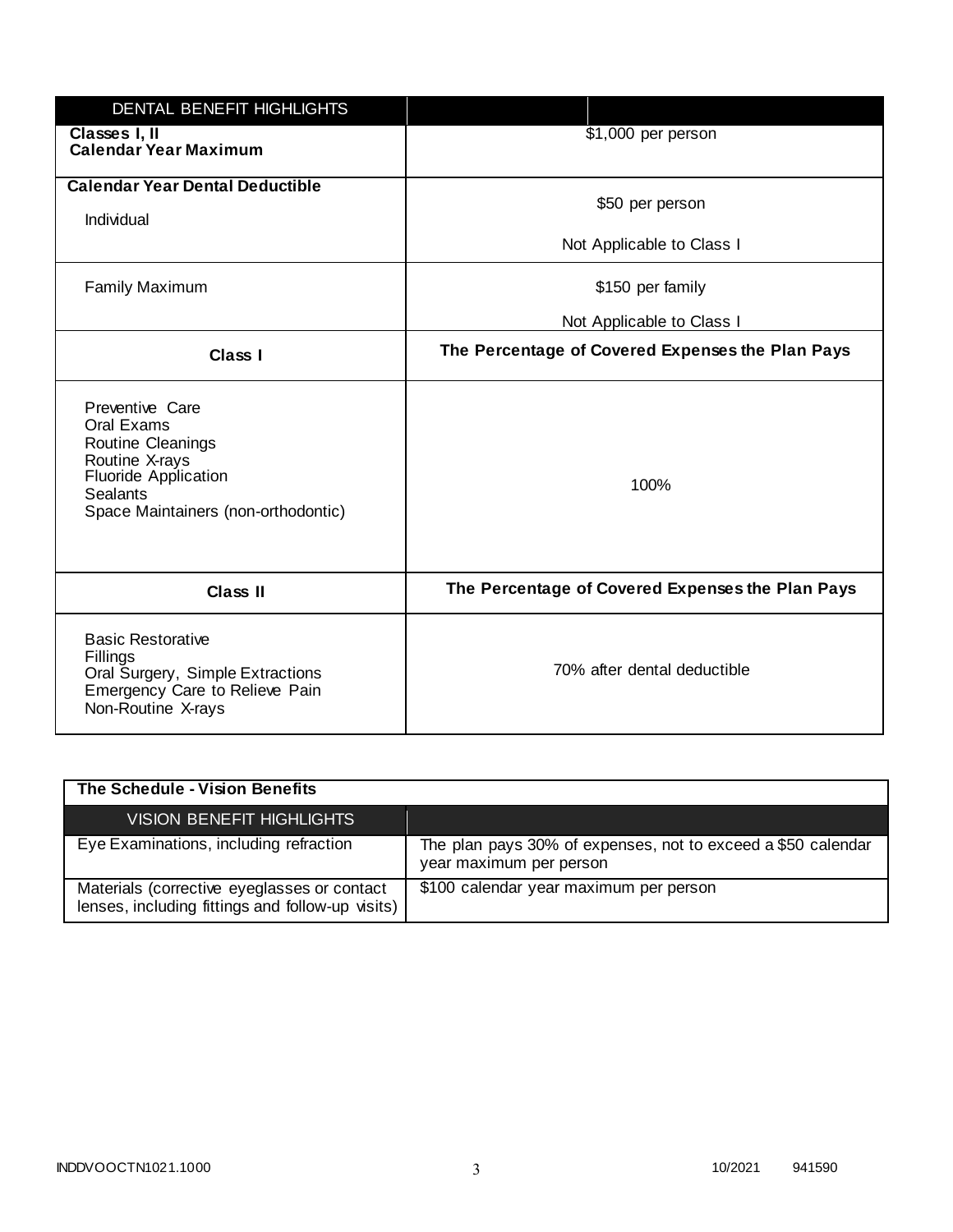## **Waiting Periods**

There is no waiting period for Class I or II dental benefits or for vision benefits.

# **Missing Teeth Limitation**

There is no payment for replacement of teeth that are missing when a person first becomes insured.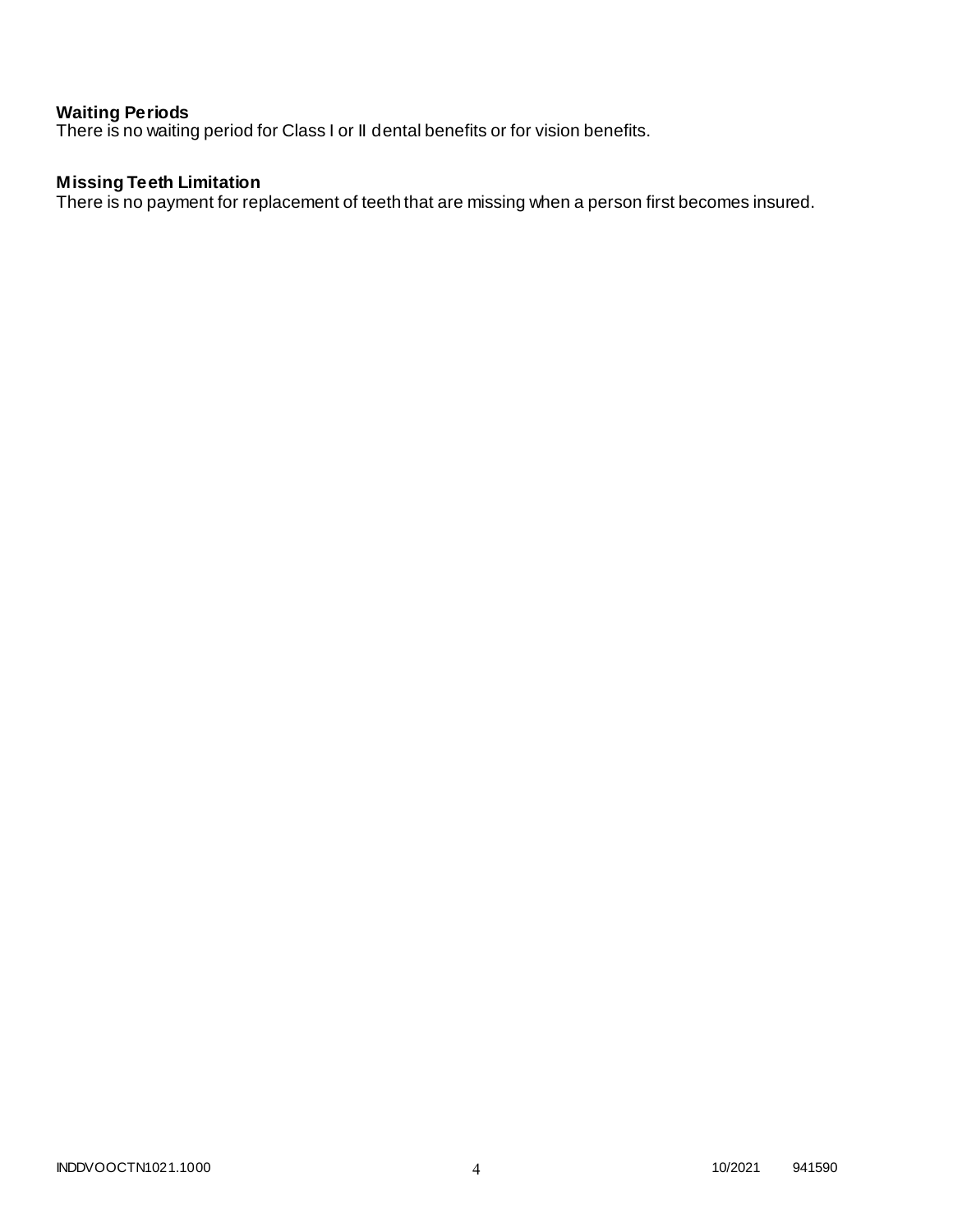# **E. Insured's Financial Responsibility**

The Insured is responsible for paying the monthly or quarterly premium on a timely basis. The Insured is also responsible to pay Providers for charges that are applied to the Deductibles, Coinsurance, and any amounts charged by Non-Participating Dental Providers in excess of the Contracted Fee. In addition, any charges for Medically Necessary and/or Dentally Necessary items that are excluded under the Policy are the responsibility of the Insured.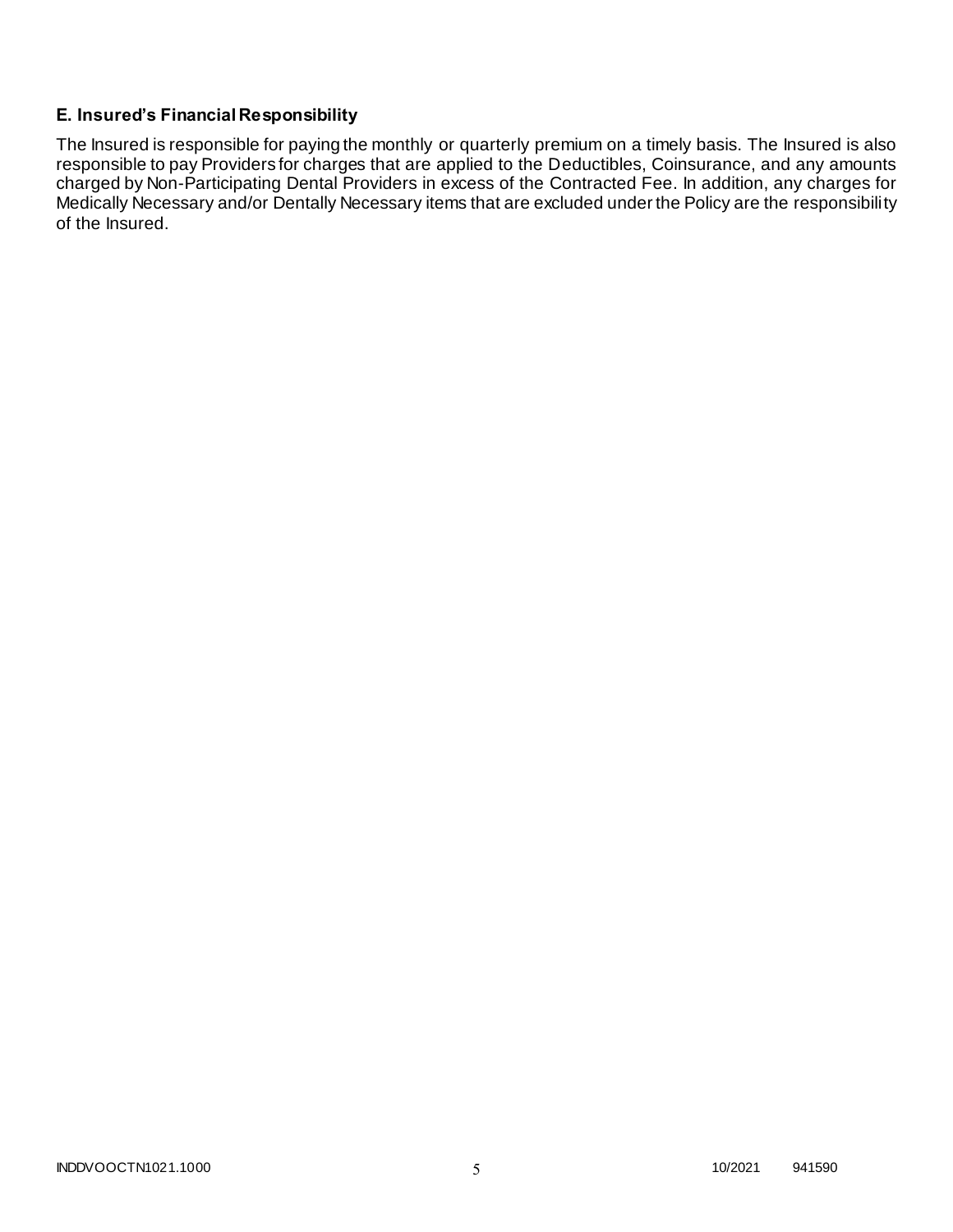# **F. Exclusions And Limitations: What Is Not Covered By This Policy**

# **Expenses Not Covered**

Covered Expenses will not include, and no payment will be made for:

- procedures which are not included in the list of Covered Dental Services or Covered Vision Services;
- cone beam imaging;
- instruction for plaque control, oral hygiene and diet;
- core build-ups;
- veneers;
- precious or semi-precious metals for crowns, bridges and abutments;
- restoration of teeth which have been damaged by erosion, attrition or abrasion;
- bite registrations; precision or semi-precision attachments; or splinting;
- implants or implant related services;
- orthodontic treatment, except for the treatment of cleft lip and cleft palate;
- general anesthesia or intravenous sedation, when used for the purposes of anxiety control or patient management is not covered; may be considered only when medically or dentally necessary and when in conjunction with covered complex oral surgery;
- athletic mouth guards;
- services performed solely for cosmetic reasons;
- personalization or decoration of any dental device or dental work;
- replacement of an appliance per benefit guidelines;
- services that are deemed to be medical in nature;
- services and supplies received from a hospital;
- prescription drugs;
- plano lenses;
- VDT (video display terminal)/computer eyeglass benefit;
- medical or surgical treatment of the eyes;
- any type of corrective vision surgery, including LASIK surgery, radial ketatonomy (RK), automated lamellar keratoplasty (ALK), or conductive keratoplasty (CK);
- Orthoptic or vision training and any associated supplemental testing;
- any eye examination, or any corrective eyewear, required by an employer as a condition of employment;
- safety eyewear;
- sub-normal vision aids or non-prescription lenses; or
- Magnification or low vision aids not shown as covered in the Schedule of Vision Coverage.

# **General Limitations**

No payment will be made for expenses incurred for You or any one of Your Dependents:

- For services not specifically listed as Covered Services in this Policy;
- For services or supplies that are not Medically Necessary;
- For services received before the Effective Date of coverage;
- INDDVOOCTN1021.1000 10/2021 941590 For services received after coverage under this Policy ends;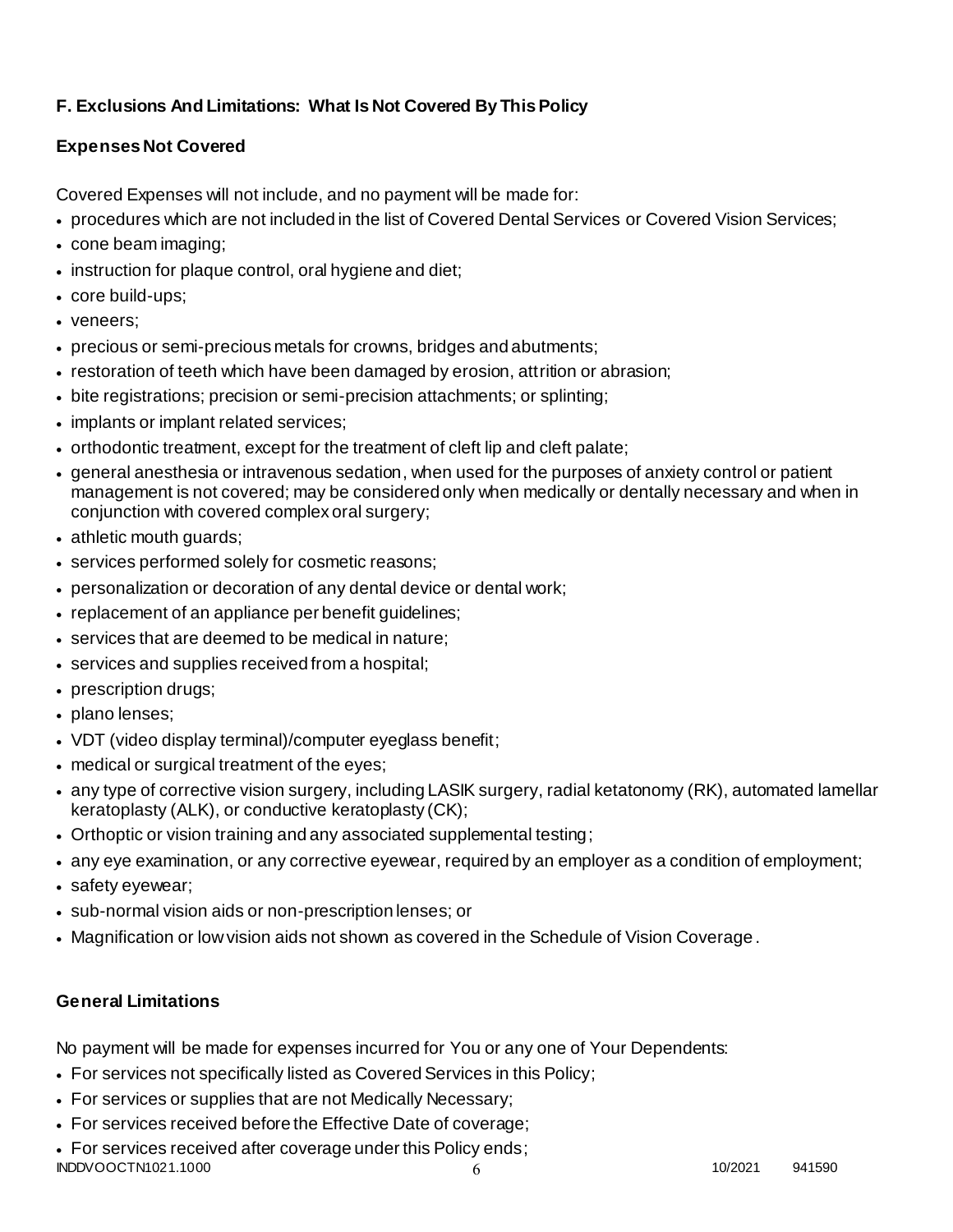- For services for which You have no legal obligation to pay or for which no charge would be made if You did not have insurance coverage;
- For Professional services or supplies received or purchased directly or on Your behalf by anyone, including a Provider, from any of the following:
	- **Yourself or Your employer:**
	- a person who lives in the Covered Person's home, or that person's employer;
	- a person who is related to the Covered Person by blood, marriage or adoption, or that person's employer.
- for or in connection with an Injury arising out of, or in the course of, any employment for wage or profit;
- for or in connection with a Sickness which is covered under any workers' compensation or similar law;
- for charges made by a Hospital owned or operated by or which provides care or performs services for, the United States Government, if such charges are directly related to a condition which occurred while serving in the military or an associated auxiliary unit;
- services or supplies received due to an act of war, declared or undeclared while serving in the mil itary or an associated auxiliary unit;
- to the extent that payment is unlawful where the person resides when the expenses are incurred;
- for charges which the person is not legally required to pay;
- for charges which would not have been made if the person had no insurance;
- to the extent that billed charges exceed the rate of reimbursement as described in the Schedule;
- for charges for unnecessary care, treatment or surgery;
- to the extent that You or any of Your Dependents is in any way paid or entitled to payment for those expenses by or through a public program, other than Medicaid;
- for or in connection with experimental procedures or treatment methods not approved by the American Dental Association or the appropriate dental specialty society;
- Procedures that are a covered expense under any other plan which provides dental or vision benefits;
- To the extent that benefits are paid or payable for those expenses under the mandatory part of any auto insurance policy written to comply with a "no-fault" insurance law or an uninsured motorist insurance law. Cigna will take into account any adjustment option chosen under such part by You or any one of Your Dependents.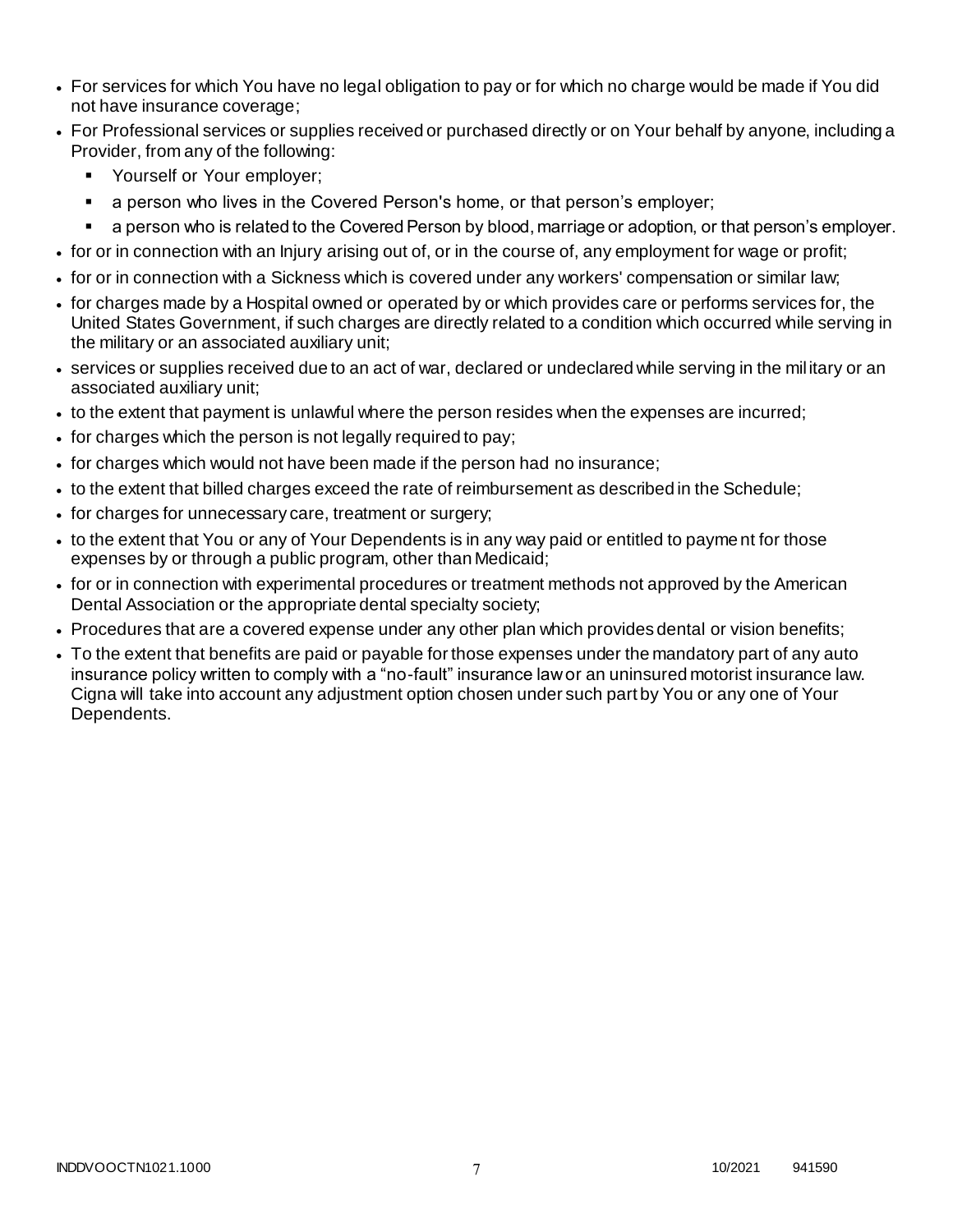# **G. Predetermination of Dental Benefits Program**

Predetermination of Benefits is a voluntary review of a Dentist's proposed treatment plan and expected charges. It is not preauthorization of service and is not required.

The treatment plan should include supporting pre-operative x-rays and other diagnostic materials as requested by Cigna's dental consultant. If there is a change in the treatment plan, a revised plan should be submitted.

Cigna will determine covered dental expenses for the proposed treatment plan. If there is no Predetermination of Benefits, Cigna will determine covered dental expenses when it receives a claim.

Review of proposed treatment is advised whenever extensive dental work is recommended when charges exceed **\$500**.

Predetermination of Benefits is not a guarantee of a set payment. Payment is based on the services that are actually delivered and the coverage in force at the time services are completed.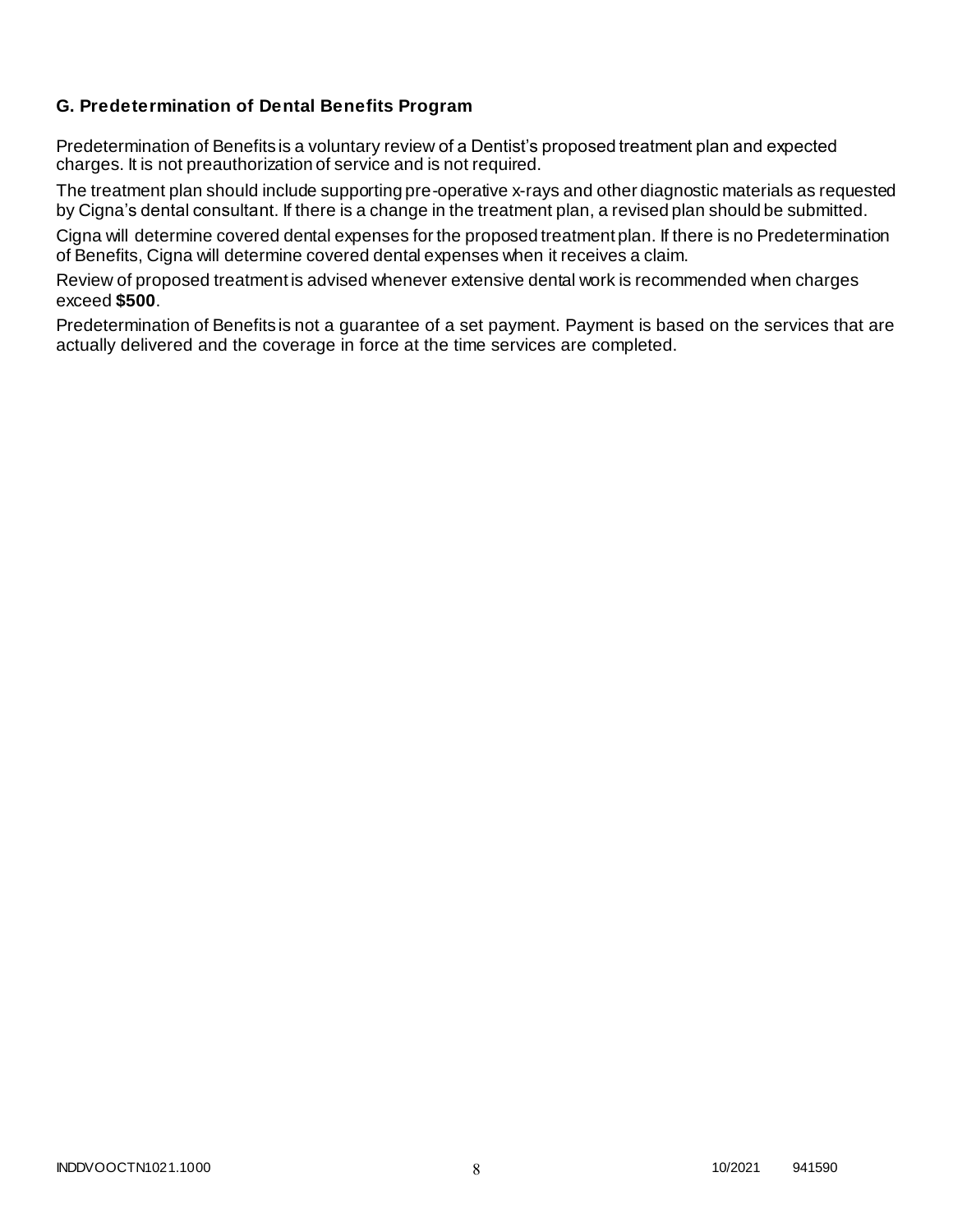## **H. General Provisions**

# **WHEN YOU HAVE A COMPLAINT OR AN APPEAL**

For the purposes of this section, any reference to "You," "Your" or "Yourself" also refers to a representative or Provider designated by You to act on Your behalf, unless otherwise noted.

We want You to be completely satisfied with the care You receive. That is why We have established a process for addressing Your concerns and solving Your problems.

### **Start with Member Services**

We are here to listen and help. If You have a concern regarding a person, a service, the quality of care, or contractual benefits, You can call Our toll-free number and explain Your concern to one of Our Customer Service representatives. You can also express that concern in writing. Please call or write to Us at the following:

Customer Services Toll-Free Number or address on mycigna.com, explanation of benefits or claim form

We will do Our best to resolve the matter on Your initial contact. If We need more time to review or investigate Your concern, We will get back to You as soon as possible, but in any case within 30 days. If You are not satisfied with the results of a coverage decision, You can start the appeals procedure.

### **Appeals Procedure**

Cigna has a two step appeals procedure for coverage decisions. To initiate an appeal, You must submit a request for an appeal in writing within 365 days of receipt of a denial notice. You should state the reason why You feel Your appeal should be approved and include any information supporting Your appeal. If You are unable or choose not to write, You may ask to register Your appeal by telephone. Call or write to Us at the toll-free number or address on Your Benefit Identification card, explanation of benefits or claim form.

### **Level One Appeal**

Your appeal will be reviewed and the decision made by someone not involved in the initial decision. Appeals involving Medical Necessity or clinical appropriateness will be considered by a health care professional.

For level one appeals, We will respond in writing with a decision within 30 calendar days after We receive an appeal for a postservice coverage determination. If more time or information is needed to make the determination, We will notify You in writing to request an extension of up to 15 calendar days and to specify any additional information needed to complete the review.

If You are not satisfied with Our level-one appeal decision, You may request a level-two appeal.

### **Level Two Appeal**

If You are dissatisfied with Our level one appeal decision, You may request a second review. To start a level two appeal, follow the same process required for a level one appeal.

Most requests for a second review will be conducted by the Appeals Committee, which consists of at least three people. Anyone involved in the prior decision may not vote on the Committee. For appeals involving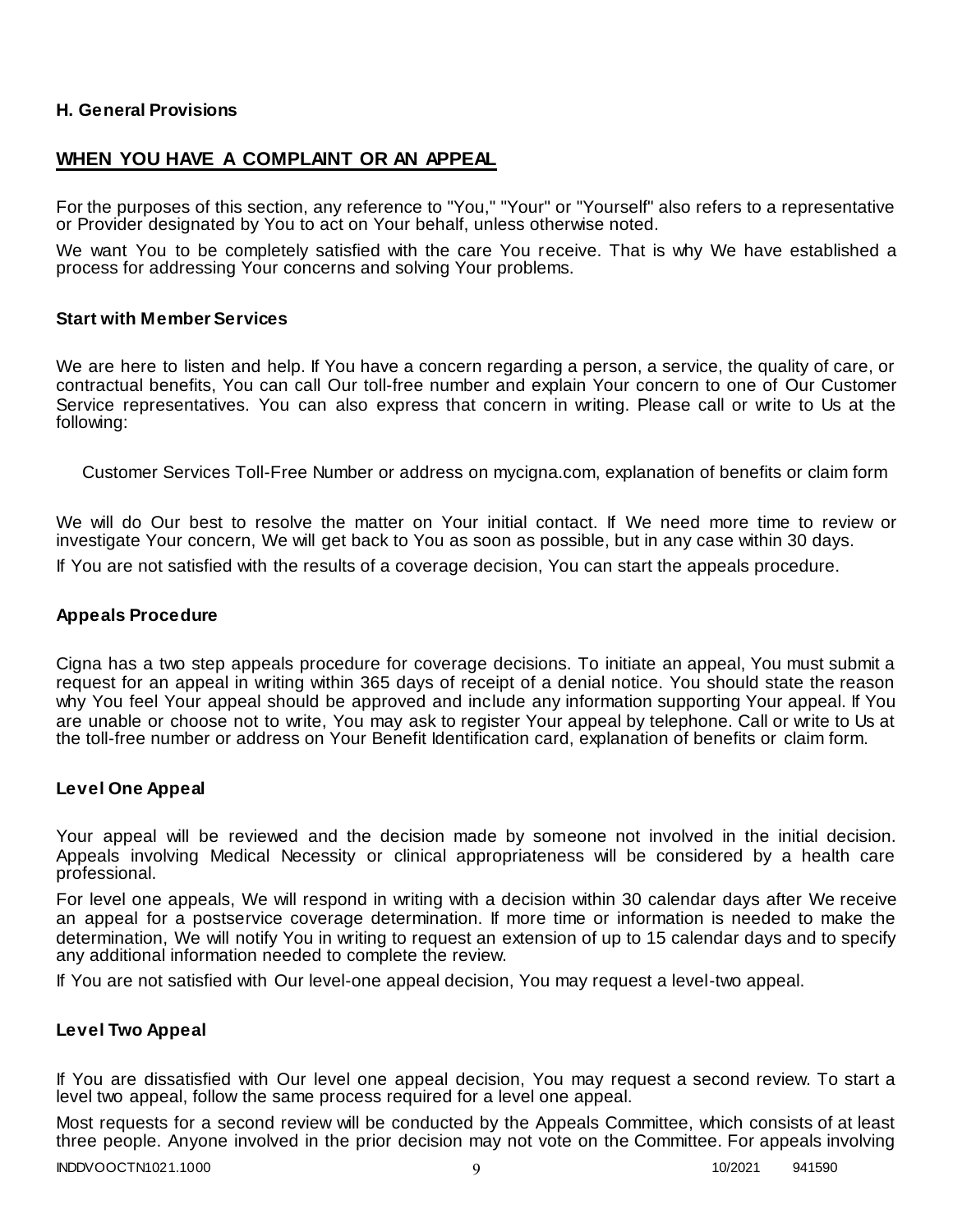Medical Necessity or clinical appropriateness, the Committee will consult with at least one Dentist reviewer in the same or similar specialty as the care under consideration, as determined by Cigna's Dentist reviewer. You may present Your situation to the Committee in person or by conference call.

For level two appeals We will acknowledge in writing that We have received Your request and schedule a Committee review. For postservice claims, the Committee review will be completed within 30 calendar days. If more time or information is needed to make the determination, We will notify You in writing to request an extension of up to 15 calendar days and to specify any additional information needed by the Committee to complete the review. You will be notified in writing of the Committee's decision within five working days after the Committee meeting, and within the Committee review time frames above if the Committee does not approve the requested coverage.

## **Notice of Benefit Determination on Appeal**

Every notice of an appeal decision will be provided in writing or electronically and, if an adverse determination, will include:

- (1) the specific reason or reasons for the denial decision;
- (2) reference to the specific Policy provisions on which the decision is based;
- (3) a statement that the claimant is entitled to receive, upon request and free of charge, reasonable access to and copies of all documents, records, and other Relevant Information as defined;
- (4) upon request and free of charge, a copy of any internal rule, guideline, protocol or other similar criterion that was relied upon in making the adverse determination regarding Your appeal, and an explanation of the scientific or clinical judgment for a determination that is based on a medical necessity, experimental treatment or other similar exclusion or limit.

## **Relevant Information**

Relevant Information is any document, record, or other information which was relied upon in making the benefit determination; was submitted, considered, or generated in the course of making the benefit determination, without regard to whether such document, record, or other information was relied upon in making the benefit determination; demonstrates compliance with the administrative processes and safeguards required by federal law in making the benefit determination; or constitutes a statement of policy or guidance with respect to the plan concerning the denied treatment option or benefit or the claimant's diagnosis, without regard to whether such advice or statement was relied upon in making the benefit determination.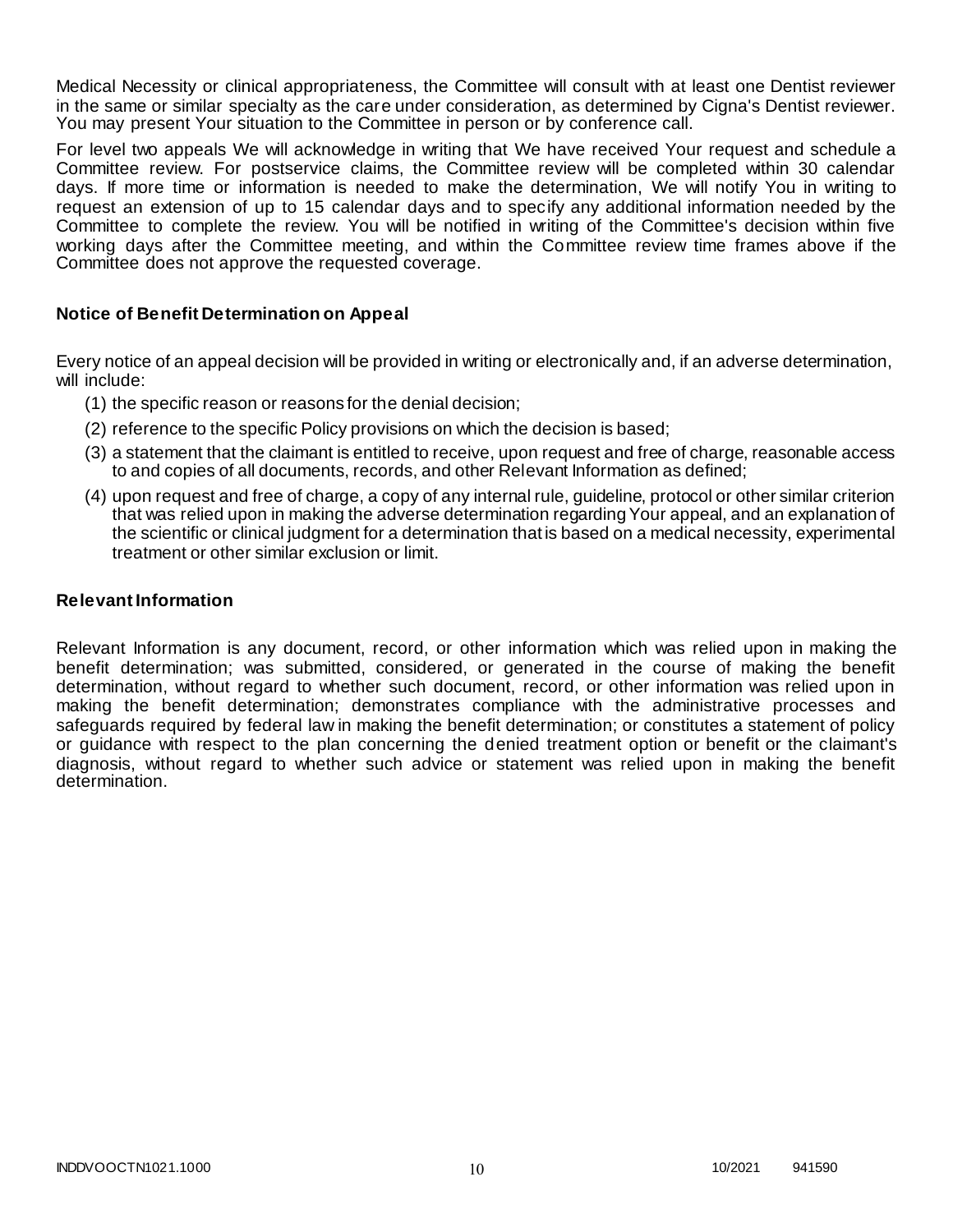# **I. Participating Dental Providers**

Cigna will provide a current list of Dentists currently participating with Cigna and their locations to each Covered Person upon request.

To verify if a Dentist is currently participating with Cigna and is accepting new Cigna Insureds, the Covered Person should visit Our website at mycigna.com.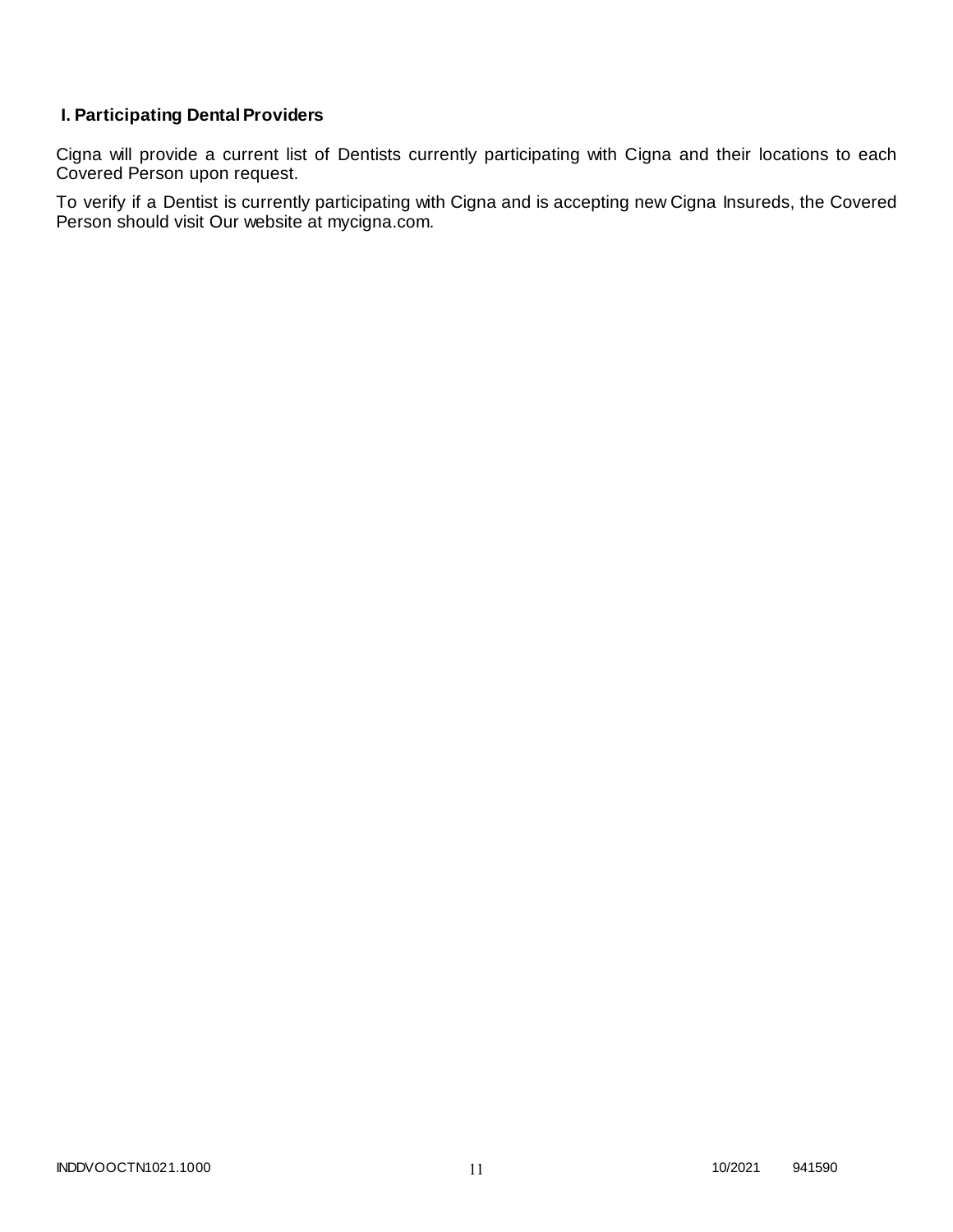## **J. Renewability, Eligibility, and Continuation**

1. The Policy will renew except for the specific events stated in the Policy. Cigna may change the premiums of the Policy with 60 days written notice to the Insured. However, Cigna will not refuse to renew or change the premium schedule for the Policy on an individual basis, but only for all Insureds in the same class and covered under the same Policy as You.

2. The individual plan is designed for residents of Tennessee who are not enrolled under or covered by any other group or individual health coverage. You must notify Cigna of all changes that may affect any Covered Person's eligibility under the Policy.

3. You or Your Dependent(s) will become ineligible for coverage:

- When premiums are not paid according to the due dates and grace periods described in the premium section.
- With respect to Your Spouse, Domestic Partner, or partner to a Civil Union: when the Spouse is no longer married to the Insured or when the union is dissolved.
- With respect to You and Your Family Member(s): when You no longer meet the requirements listed in the Conditions of Eligibility section.
- The date the Policy terminates.
- When the Insured no longer lives in the Service Area.

4. If a Covered Person's eligibility under this Plan would terminate due to the Insured's death, divorce or if other Dependents would become ineligible due to age or no longer qualify as dependents for coverage under this Plan; except for the Insured's failure to pay premium, the Covered Person's insurance will be continued if the Covered Person exercising the continuation right notifies Cigna and pays the appropriate monthly premium within 60 days following the date this Policy would otherwise terminate.